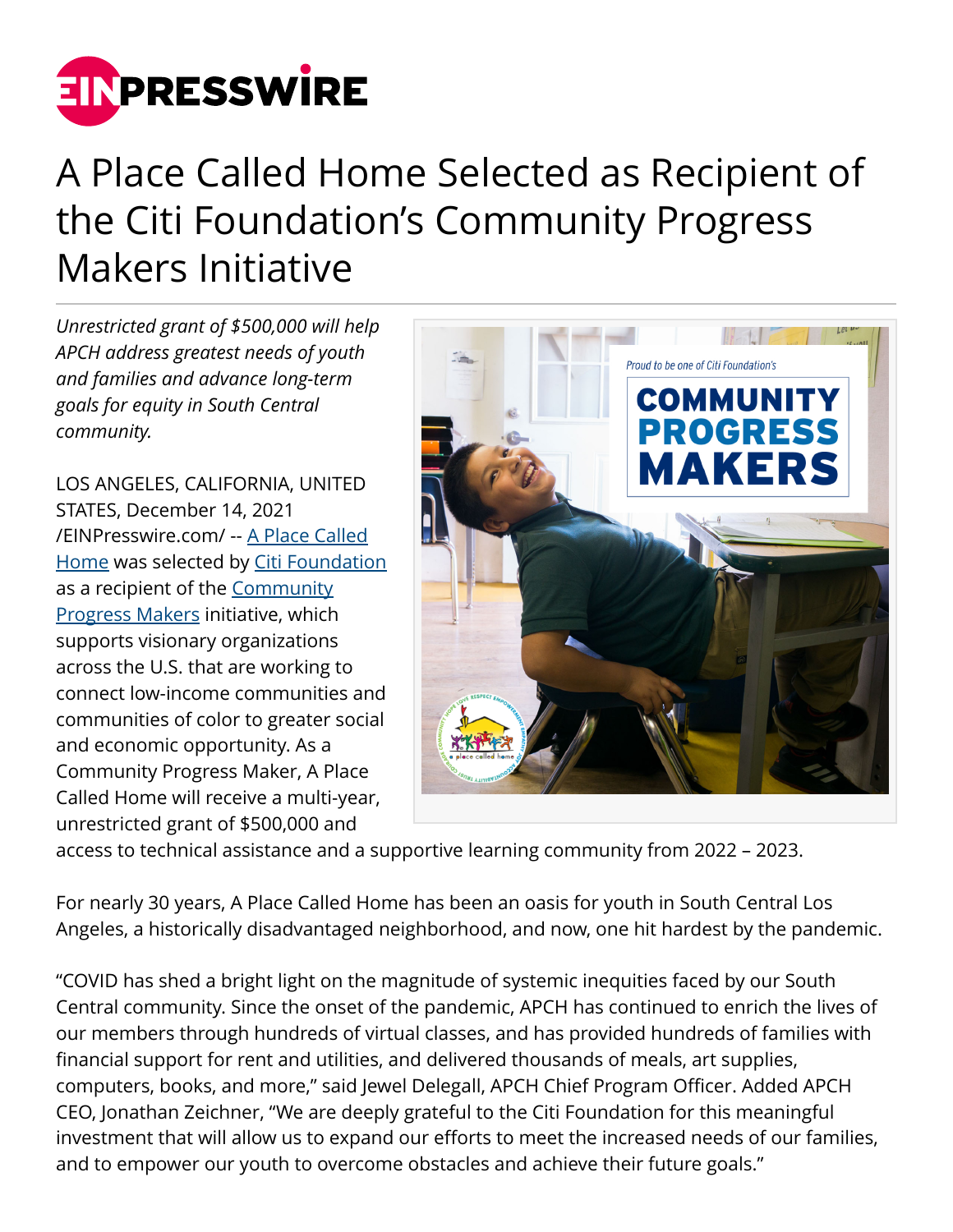Through Citi Foundation's support, A Place Called Home will continue to address the critical basic needs of young people and families—housing, food, rent and utilities—and will advance its commitment to racial and social equity by bridging the digital divide through providing members with the technology and tools they need to be successful. As APCH prepares to safely re-open its campus to members in January 2022, Citi Foundation's support will also ensure that the young people of South Central and their families will have access to the resources and support they need to be successful whether on campus or off.

Young people and families are relying on APCH now more than ever as they navigate the long, bumpy road to recovery. Citi Foundation's unrestricted support affirms the importance of APCH's work, and in the uncertainty due to COVID, is especially critical as it will direct funding to the areas of greatest need and highest impact.

The newest cohort of Community Progress Makers includes 50 leading nonprofit organizations selected through a competitive Request for Proposals process, with a strong track record of supporting underserved communities across six U.S. cities: Chicago, Los Angeles, Miami, New York City, San Francisco Bay Area and Washington, D.C. The Citi Foundation will provide a supportive learning community through which grantees can connect to share best practices and strengthen their work as social change agents. Technical assistance will also be provided by the Urban Institute to help measure the cohort's impact and progress.

"Six years ago, the Citi Foundation launched Community Progress Makers with a vision of empowering community leaders to grow their transformative impact through unrestricted, trustbased funding," said Brandee McHale, Head of Community Investing and Development and President of the Citi Foundation. "This kind of approach and support is more important than ever as the U.S. continues to address the root causes and impacts of income and wealth inequality. Through the Community Progress Makers initiative, these social innovators and advocates can continue to look for new ways of addressing long-standing societal challenges at scale."

From 2015 to 2019, the Citi Foundation has provided \$40 million in multi-year, unrestricted funding to 72 Community Progress Makers, helping to place over 45,000 people in affordable housing, train over 33,000 people for employment, save over \$10 million in energy costs, and expand over 12,000 small businesses.

APCH is pleased to join the following organizations as part of the 2021 cohort of Citi Progress Makers in LA:

A Place Called Home Central City Neighborhood Partners CHIRLA Clifford Beers Housing Enterprise Community Partners